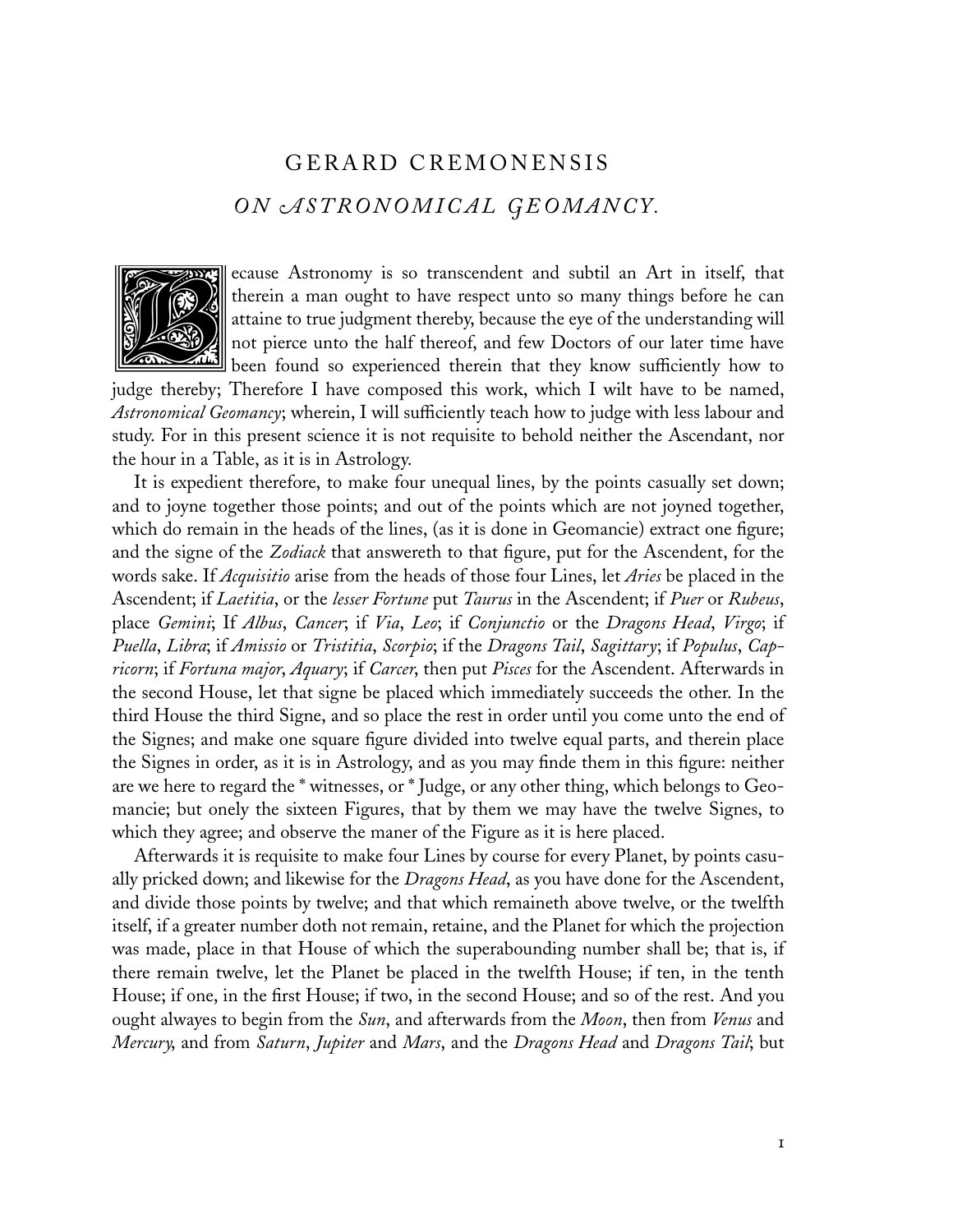

you must alwayes take heed that you do not make a question in a rainy, cloudy, or a very windy season, or when thou art angry, or thy minde busied with many affairs; nor for tempters or deriders, neither that you may renew and reiterate the same Question again under the same figure or forme; for that is error.

# *Questions of the first House.*

If you are desirous to know concerning the life of any man whether it shall be long or short, behold the Lord of the Ascendent, who if he be in strong Angles, it signifies long life; in succedents, a middle age; and in cadent Houses, a short life; and if he be in strong Angles, he signifies greater years; if in Succedents, meaner years; if in Cadents, lesser years. The lesser years of *Saturn* are thirty, the meaner are forty four years, and the greater fifty eight. The lesser years of *Jupiter* are twelve, the meaner years forty, and the greater accordingly are forty seven. The lesser years of *Mars* are fifteen, his meane years forty, and the greater years forty seven. The lesser years of the *Sun* are nineteen, his mean years forty five, and his greater years eighty two. The lesser years of *Venus* are eight, her mean years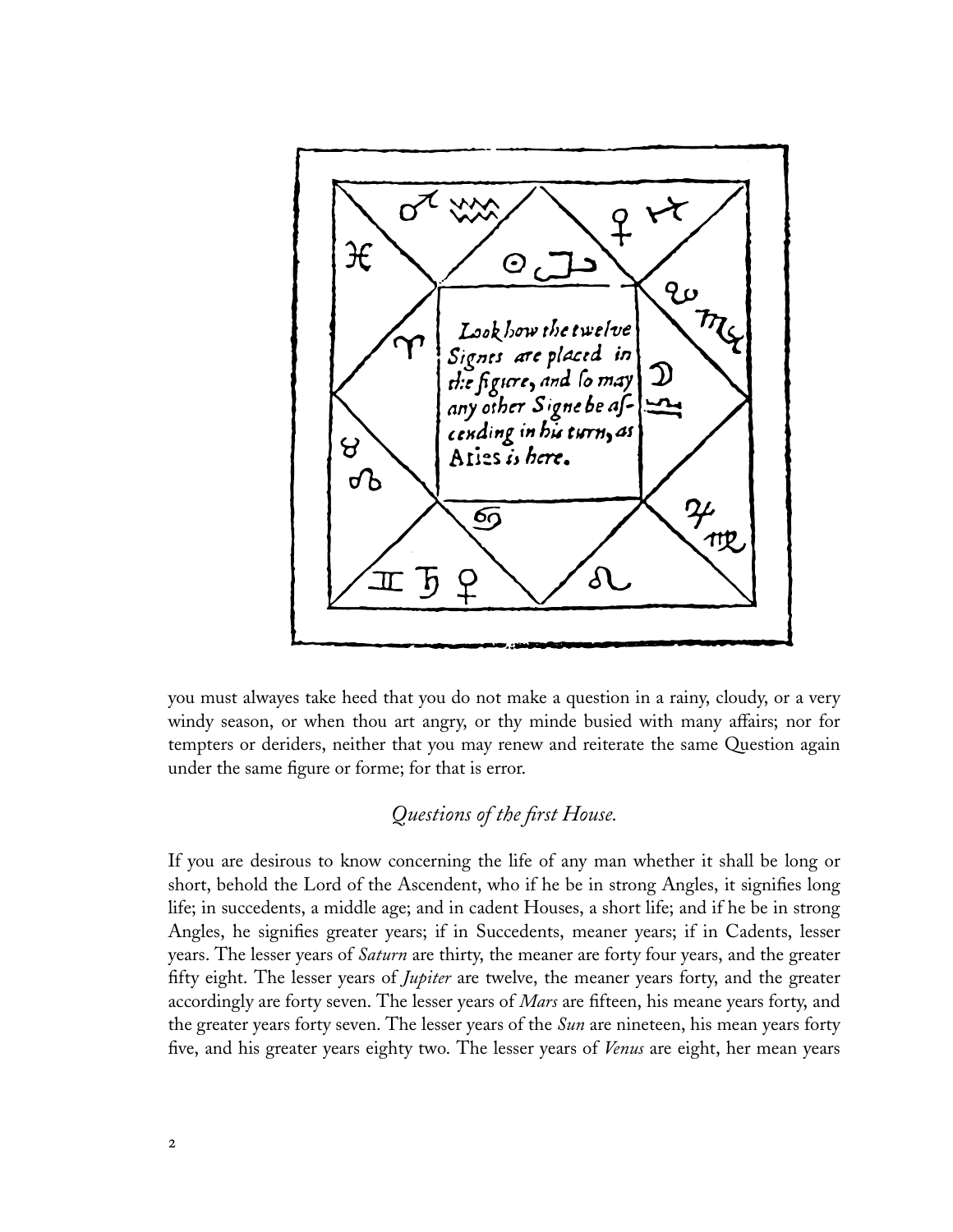forty five, and her greater years eighty two. *Mercury's* lesser years are twenty, his mean years forty nine, and his greater years eighty. The lesser years of the *Moon* are fifteen, her mean years thirty nine, and her greater years a hundred and seven. And also look if *Mars* or *Saturn* shall be in the first House, and the Lord of the eighth with them; and if the *Sun* shall be in the eighth, the Querent shall not live: likewise if the Lord of the Ascendent shall happen to be void of course, and *Mars* be in the eighth, the Querent shall not live; but if the *Sun* and the *Moon* shall be in conjunction in the seventh House, and *Venus* in the second, he shall live well.

The accidents of the nativity are likewise to be considered. If you finde *Saturn* or *Mercury* in the first, \* he is foolish and talkative; if it be *Mars* and *Mercury*, he will not be servile, but a wrangler and scoffer; if the *Sun* and *Mercury*, he will be a speaker of truth; and if the *Sun* be in *Aries*, he will apply himself to learn whatsoever he shall hear; if *Venus* be in the seventh, he will be luxurious; and if *Saturn*, *Mercury* and *Venus* be in their fall, he will be a Sodomite; if the *Sun* and *Venus* be in the tenth, and the *Moon* in the first, he will be very liberal; if *Venus*, *Mercury* and the *Dragons Head* be in the first, he wilt be covetous; if the *Moon* and *Mars* be in the first, he will be subject to great bondage; and if *Mars* be Lord of the nativity, he will he rich, and an evil speaker, and litigious; and if the *Sun* be in the first, he will be envious, having a fair body, not very lean, nor very fat; and if *Venus* be in the first, he will be white and fair; if *Mercury* be in the first, he will not be stable, but alwayes in motion; but if the *Moon* be found there, it denotes him to have a graceful face, brest and arms; if *Saturn* be there, the man will be black and filthy; if *Jupiter*, he will have a round face, a fair forehead, a ruddy complexion mixt with a little white.

If you would know his office or art: if the *Moon* be in the seventh with *Saturn*, or in the fourth, or in the tenth, or in the first, It is not good for him to build any house in a City, nor to build a ship, neither is it good for him to be a tiller of land, or to dress vines, or plant trees; but to be imployed about some office belonging to the water, or concerning marriages, or to be a Post or a Messenger; neither let him apply himself much to his master, because he shall gain no repute from him: if the *Moon* be in the fifth or third, it will be good to him; in the second, eighth, sixth and twelfth, neither good nor evil.

*Jupiter* signifies Bishops, Prelates, Nobles, Potentates, Judges, Wise men, Merchants and Usurers.

*Mars* signifies Warriors, Incendiaries, Homicides, Physitians, Barbers, Hangmen, Gold-smiths, Cooks, furnaces, and all fireworks. And if *Mars* be in strong Signes, he will be poor and die in captivity, unless he put himself in arms with some souldier or vassal.

The *Sun* signifieth Emperors, Kings, Princes, Nobles, Lords and Judges.

*Venus* signifies Queens and Ladies, Marriages, Communications, Friendship, Apothecaries, Taylors, and such as make Ornaments for playes, sellers of Cloth, Jesters, Vintners, Players at dice, Whores and Robbers.

*Mercury* signifies Clerks, Philosophers, Astrologers, Geometricians Arithmeticians, Latine writers, and Painters, and all subtil Artists, as well men as women, and their Arts.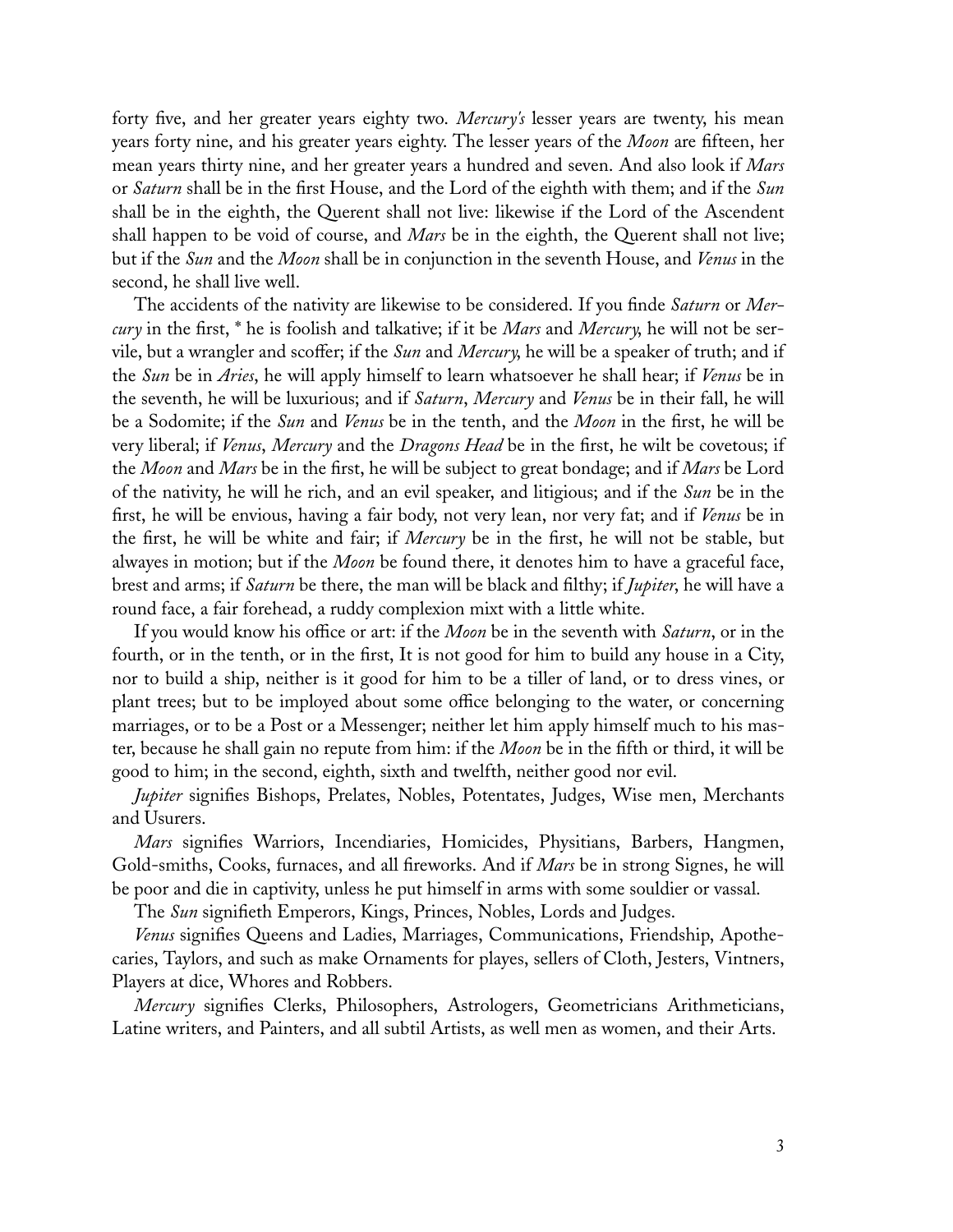Concerning the intention of the Querent, look unto the Signe ascending, and his Lord; and where you finde the Lord of the Ascendent, he comes to inquire about something pertaining to that House; and if the *Sun* be Lord of the Ascendent, his Question is concerning fear which he is in of some man; if *Venus*, he enquireth of Arts, that he may know some proper Arts, or he enquireth concerning things belonging to women. If *Mercury* be Lord of the Ascendent, he seek after something that is lost, or enquireth concerning some infirmity. If the *Moon* he seeketh also for something lost, or inquireth about sickness, or some disease in his eyes. If *Saturn* be Lord of the Ascendent, he enquireth about some sickness, or concerning a Prince; and keepeth silence, but hast some great grief or anguish in his heart. If *Jupiter* be Lord of the Ascendent, his Question is concerning some infirmity, or restitution, or for some office which he desireth to have. If *Mars*, he enquireth for some fear, or of an enemy, death, sickness, riches, or substance.

### *Questions of the second House.*

If you would he informed concerning the substance of any man whether he shall be rich or not, behold the Lord of the second, which if he shall be with a good Planet, & a good Planet likewise in the second, he shall be rich; but if the Lord of the second be joined with evil Planets, and an evil Planet shall be in the second, he shall be poor.

If you would know whether you shall have again a thing lent, or not, look if there be an evil Planet in the second, and disagreeing with his Lord; then he that detaineth the thing lent, will not willingly render back the same: But if there be a good Planet in the second, and agreeing with his Lord, it shall easily be recovered; and if the Lord of the second, be exalted and be evil, or if an evil Planet be with him in the second, or if the Lord of the second, be exalted, he which keepeth the thing deposited, will not willingly restore the same, but he shall do it whether he will or not. And if an evil Planet be in the second, it's to be recovered: But if *Mercury* be in the second, so that he be his Lord, and bringeth contrariety, then it shall be recovered; and if a good Planet be in the second House, he signifies recovery, although he be the Lord thereof.

Mark therefore the concord and discord of the Planets: the *Moon* and *Jupiter* are friends, the *Moon* and *Mars* enemies; *Mercury* and the *Sun* are friends, *Mercury* and *Venus* enemies; *Venus* and *Jupiter* are friends, *Jupiter* and the *Moon* are enemies.

The Planets are said to be friends, when they agree in one nature and quality, as *Mars* and the *Sun*, because both their natures is hot and dry; *Venus* and the *Moon* do agree in cold and moisture: or when Planets do agree in substance and nature, as *Jupiter* and *Venus* are friends: or when the House of one is the exaltation of another, or on the contrary.

# *Questions of the third House.*

If that you desire to know, how many brethren a man hath, see the Lord of the third, and it is to be held, that to so many Planets as he is joyned, so many brethren the Querent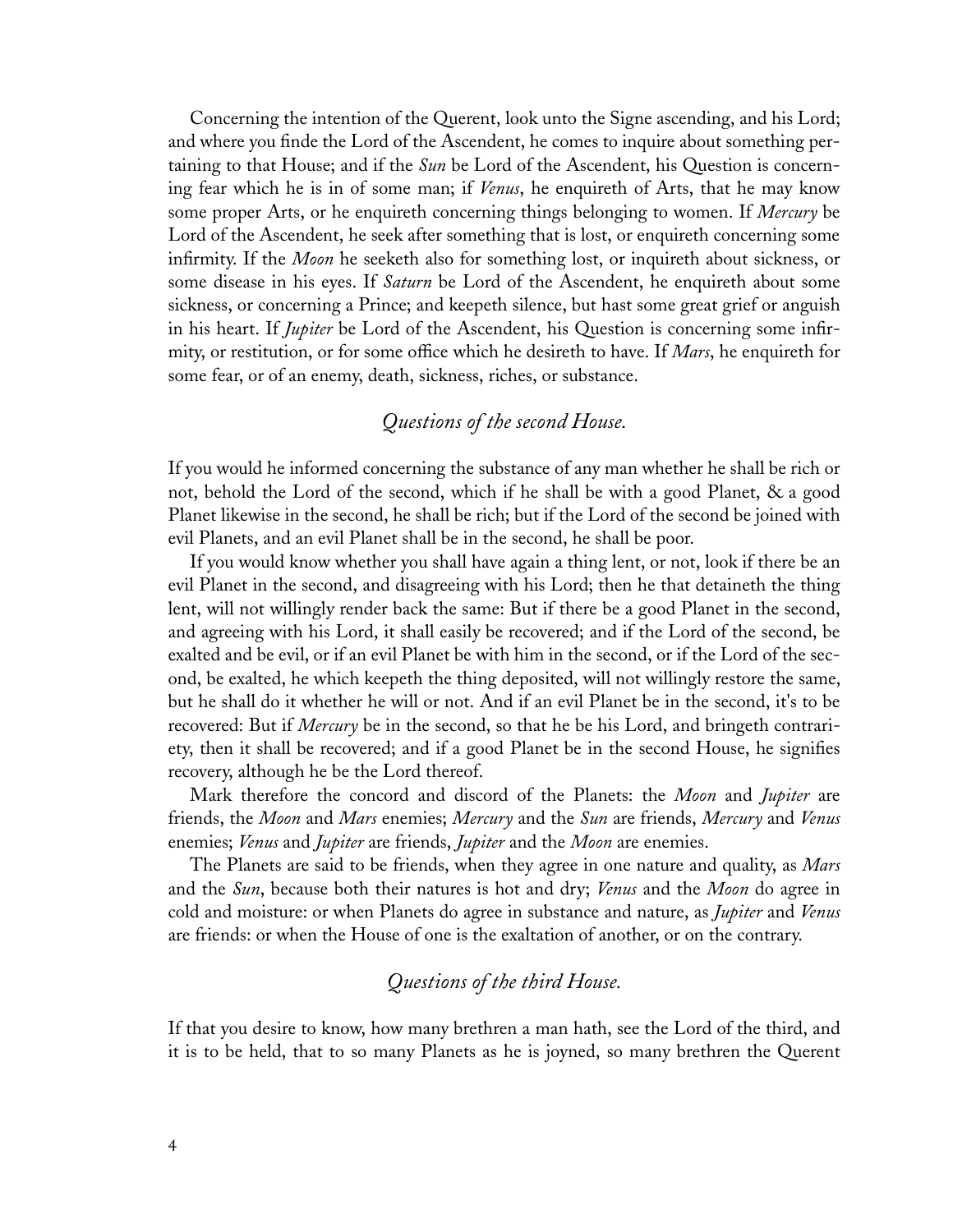hath; and the Masculine Planets signifie brethren, and the female Planets sisters; and note, That *Saturn* and *Mars*, the *Sun*, *Jupiter*, & the *Dragons Head*, are masculine; but the *Moon*, *Venus* and the *Dragons Tail* are foeminine: but *Mercury* is promiscuous, sometimes Masculine and sometimes foeminine; he is Masculine when he is joyned to Masculine Planets, or when he is in a masculine quarter of the Zodiacke; and he is foeminine, when he is joyned to foeminine Planets, or when he is in a foeminine quarter of the Zodiacke.

### *Questions of the fourth House.*

If thou wouldst know whether it be good for thee to stay in any Land, City, Village, Territory, or House, or not, behold the Lord of the Ascendent of the fourth, and of the seventh; and if the Lord of the fourth be in the seventh, and be good, and the Lords of the first and the tenth House be good, and with good Planets, then it is good for thee to continue in that place wherein thou art. And if the Lord of the seventh be with a good Planet, and the Lord of the fourth with an evil Planet, then it is not good for thee to abide there, because if thou dost continue there, thou shalt suffer many losses, & have evil reports raised on thee in that Country.

But if thou wouldst know when any one that is absent will return, behold the Lord of the Ascendent; and if you finde him in any one of the four Angles, he will return in that year; and if he be not in an Angle, then see how far he is distant from the first Angle; for so long he will stay, and so many years as there be Houses.

If you would be informed of the dearth or plenty of things, behold the strong Houses, the Succedents and the Cadents; for the strong Houses signifie dearth and scarcity, the Succedents a moderate season, neither too dear, nor too cheap, the Cadents signifie plenty and profitableness of things. Consider also the Planets, and their places, which if they be in strong Houses, the things which are signified by those Planets will be rare: and note, That *Saturn* doth signifie fields, vines, and instruments to work in fields, and leather, and of fruits, corn, acorns, oak-apples, and pomegranates. *Jupiter* hath oil, honey, silk-wormes, cloth, wine, and grass, and things that are odoriferous. *Mars* signifies wine, and flesh, and especially hogs, wars, and armour, and such things as belong thereunto, and red garments. The *Sun* bath signification of wheat, and wine, purple colours, and cloth, and all things that are assimulated unto gold, horses and birds, such as hawks and falcons. *Venus* doth signifie fatness and grapes, figs and dates, fish and pastimes. *Mercury* hath barley, millet, grain, money, and quicksilver. The *Moon* signifies oats, milk, cheese, fire and salt, cows, rams, hens, and silver, and accordingly plenty and scarcity of them.

# *Questions of the fifth House.*

If you would know whether a woman be with Child, or whether she will have any children, or not, look if the Lord of the Ascendent be in the seventh, or the Lord of the fifth in the first, or the Lord of the first in the fifth, or if the Lord of the fifth be in the seventh,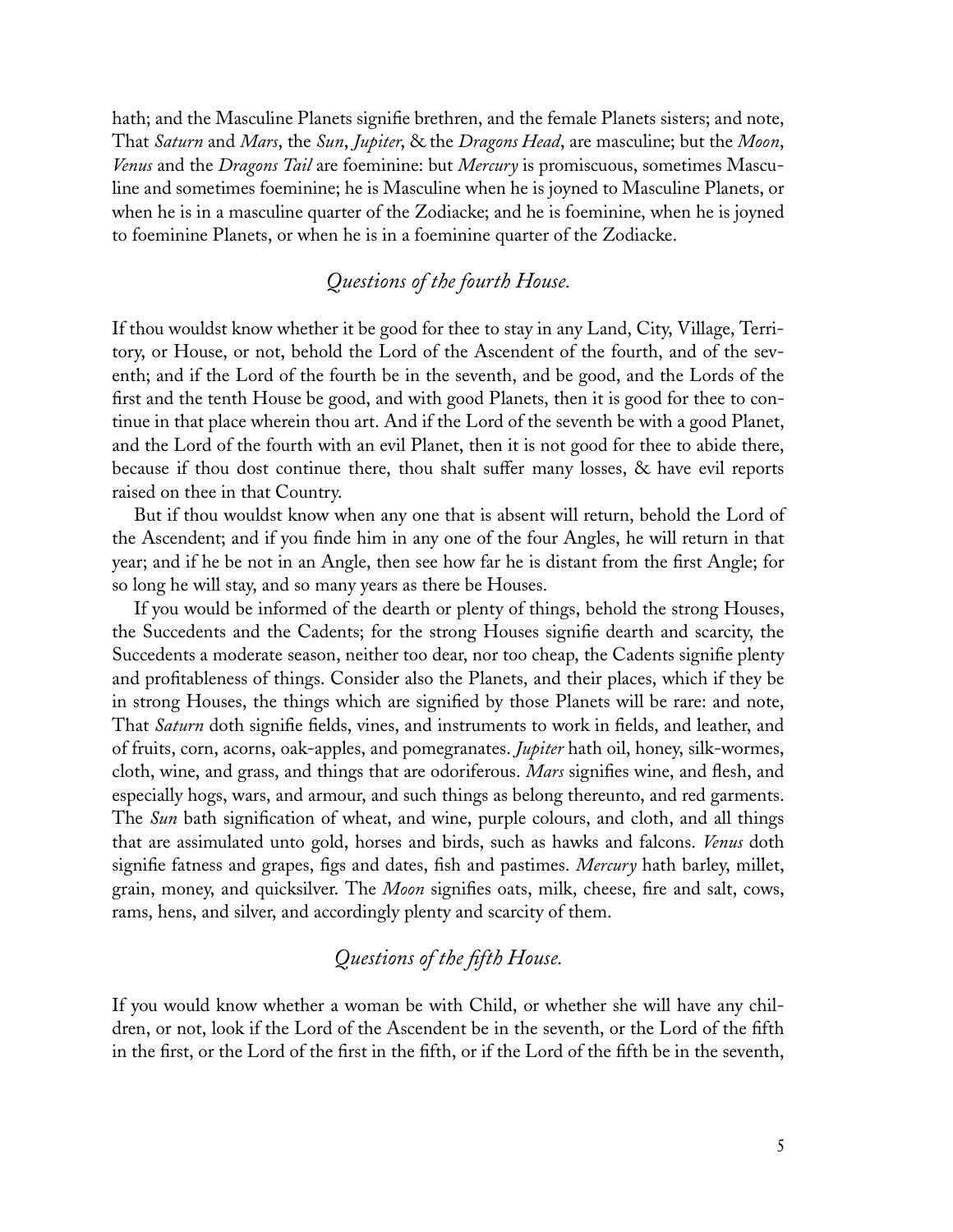or if the Lord of the seventh be in the fifth, or the *Moon* with them; or if good Planets be in the first, or the fifth, or with the Lord of the fifth, or  $*$  R $*$  in Angles, she is with child, or may have children; but if you finde none of them, but evil Planets in the same places, she neither is with childe, neither will she have any children: and if there be both good and evil Planets in the said places, then happily she may have children, but they will not live; but if *Cancer*, *Scorpio* or *Pisces* shall be in the first or fifth House, she may have children; but if *Leo* and *Virgo* be there, she is not with child, neither shall she ever have any children; or if the Lord of the fifth shall be in them Houses.

And if you would know, within how many years she shall have children, look where you finde the Lord of the fifth; for in that year she shall have issue; if he be in the first, in the first year; if in the second, in the second year; and so you may number unto the twelfth House. And if mean Signes be in the Ascendent, she that is with child hath twins in her wombe, which will live, if a good Planet be in the first; and if an evil Planet, they will die; and if there be one good and another evil, one shall live, and another die; and if a mean Signe shall be ascending, and *Mars* in that Signe, the mother shall die, and not the childe; if *Saturn*, both the mother and child shall die; and if the *Dragons Tail* be there, its possible they will both die; but the infant shall not escape; and if the *Dragons Tail* be so in the first, and the tenth House fallen: the mother shall die; likewise if *Mars* and the *Moon*, or *Mars* and *Saturn* be in the first, seventh or tenth, the mother shall die.

Whether the party with child shall miscarry, or not. Consider if a moveable Signe be ascending, because if it be so she will miscarry.

If you would know whether a woman shall bring forth a man-child, or a woman-child; behold the Ascendent and his Lord, which if he be Masculine and in a Masculine Signe, or in a Masculine quarter of the Figure, it is a male-childe; but if the Lord of the Ascendent be feminine, and in a feminine Signe, or in a feminine quarter of the Circle, it will be a woman-child; and so you shall consider also of the *Moon*. Consider also if more of the Planets be in Masculine Signes, then it will be a male-childe; and if many Planets be in feminine Signes, then it is a female childe.

And if you would know whether the child be legitimate or adulterate; see if *Saturn*, *Mars* or the *Dragons Tail* be in the fifth, or with the Lord of the fifth; because if it be so it is adulterate; bur if a good Planet shall be there, it is legitimate: and if the Lord of the first, be in the fifth, or with his Lord, it is legitimate; and so likewise if the Lord of the fifth be found in the first or with the Lord of the first.

If you desire to know whether rumours be true or false, see if you finde *Saturn*, *Mars* or the *Dragons Tail*, in the Ascendent; because if they be so then the rumours are false; but if you finde the *Sun*, *Jupiter* or the *Dragons Head* there, then they are true; and if there be Masculine Planets in Masculine Signes, & feminine Planets in feminine Signes, then they are true; and if both good and evil Planets be there, then they are Partly true and Partly false; and if there be a good Signe with the Planet, is testifies the truth; and if the Planet fall with an evil Signe, then it is false; likewise if *Mercury* be in the first, the news is false: but if the *Moon* be in the first in a feminine signe, or joyned with the Lord of the Ascen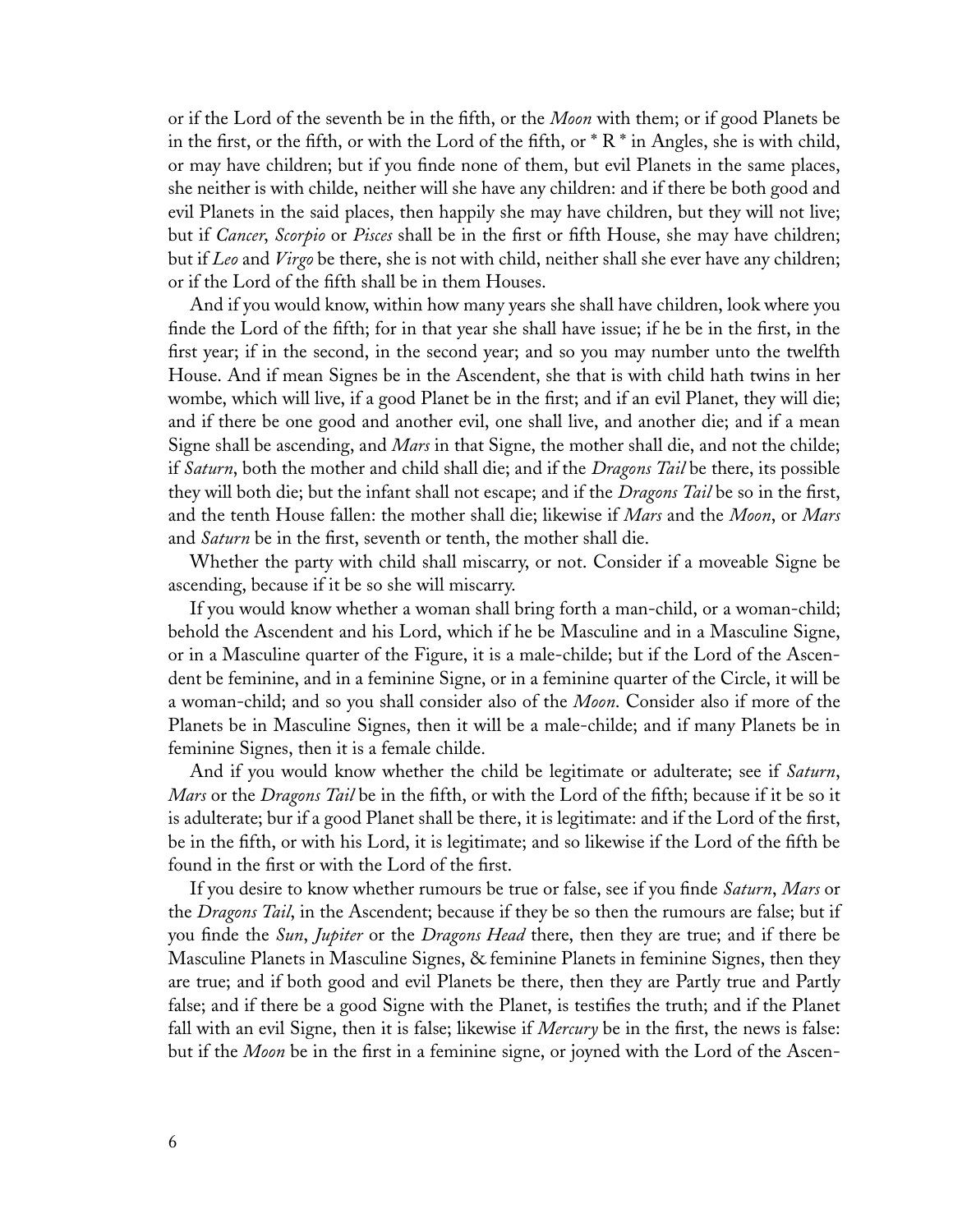dent in a feminine Signe, then the rumours are true; also if good Planets be in the first, fifth or ninth, and feminine Signes, they are true; but if otherwise, they are not.

If you would know whether any one that is absent will return, and when; see the Lord of the Ascendent; and the first, which if you finde them together, for certain he will come, and is now beginning his journey. Likewise if the Lord of the fifth be in the first, or with the Lord of the first, and if he be in his fall, the messenger is sick in his way; but if the Lord of the fifth be exalted, then he cometh joyfully. And if he be in a cadent Signe, he shall be grievously afflicted with sickness, or shall die.

If you would know if he bringeth that with him for which he went, or not, behold the Lord of the seventh; which if he be good, he bringeth that which he sought for; and if he be in his fall, or an evil Planet be there, be bringeth nothing with him.

# *Questions of the sixth House.*

Whether the sick shall recover his health, or die. If the Question be concerning his sickness, see if *Saturn*, or *Mars*, or the *Dragons Tail* be in the first, and whether his Lord be joyned with an evil Planet, then he shall die soon. And if the Lord of the first be good, and evil Planets be in the first with his Lord, or likewise in the first or the eighth, for certain he will die: But if the Lord of the first be in the eighth, or with the Lord of the eighth; or the Lord of the eighth in the first, or with the Lord of the first, there is doubt of his death. And if evil Planets do possess the Angles, evil and destruction is threatned to the sick. But if good Planets shall be in the first, sixth and eighth, and likewise in the Angles, and the Lord of the first be from the eighth & his Lord, then the sick person shall live and recover his health.

If you desire to know whether he will be cured by medicines, give the first House to the Physitian, the tenth to the sick, the seventh to his diseases, and the fourth to the medicines. If evil Planets be in the first, the Physitian shall profit him nothing; but they testifie that this will be worse for the diseased: but the Fortunes do signifie, that he shall be profitable to him. And if evil Planets do occupy the tenth House, the sick person is the cause; for they testifie, that he himself is the cause of his own disease: but the Fortunes being there, signifie the contrary. But if evil Planets be in the tenth House, they change the condition of the sick out of one disease into another; but the Fortunes being there, do deliver him without the help of Physitians or medicines. Also evil Planets being in the fourth, do testifie, that the medicines do augment his grief; & the Fortunes being there, do mitigate and heal him.

If thou wouldst know if thou shalt go unto the person and heal him; confider the place then: for if he shall be with *Saturn*, *Mars*, or the *Dragons Tail*, or ' R '' with the *Sun*, go not unto him; but if *Jupiter*, *Venus* or the *Dragons Head* be in the first or in the seventh, go, for it will be good; and if there be the *Moon* with a good Planet, go, and give him physick; but if she shall be with an evil Planet, and especially in the seventh House, then thou shalt not go; because thou shalt profit him nothing: and if there be good Planets there, go and look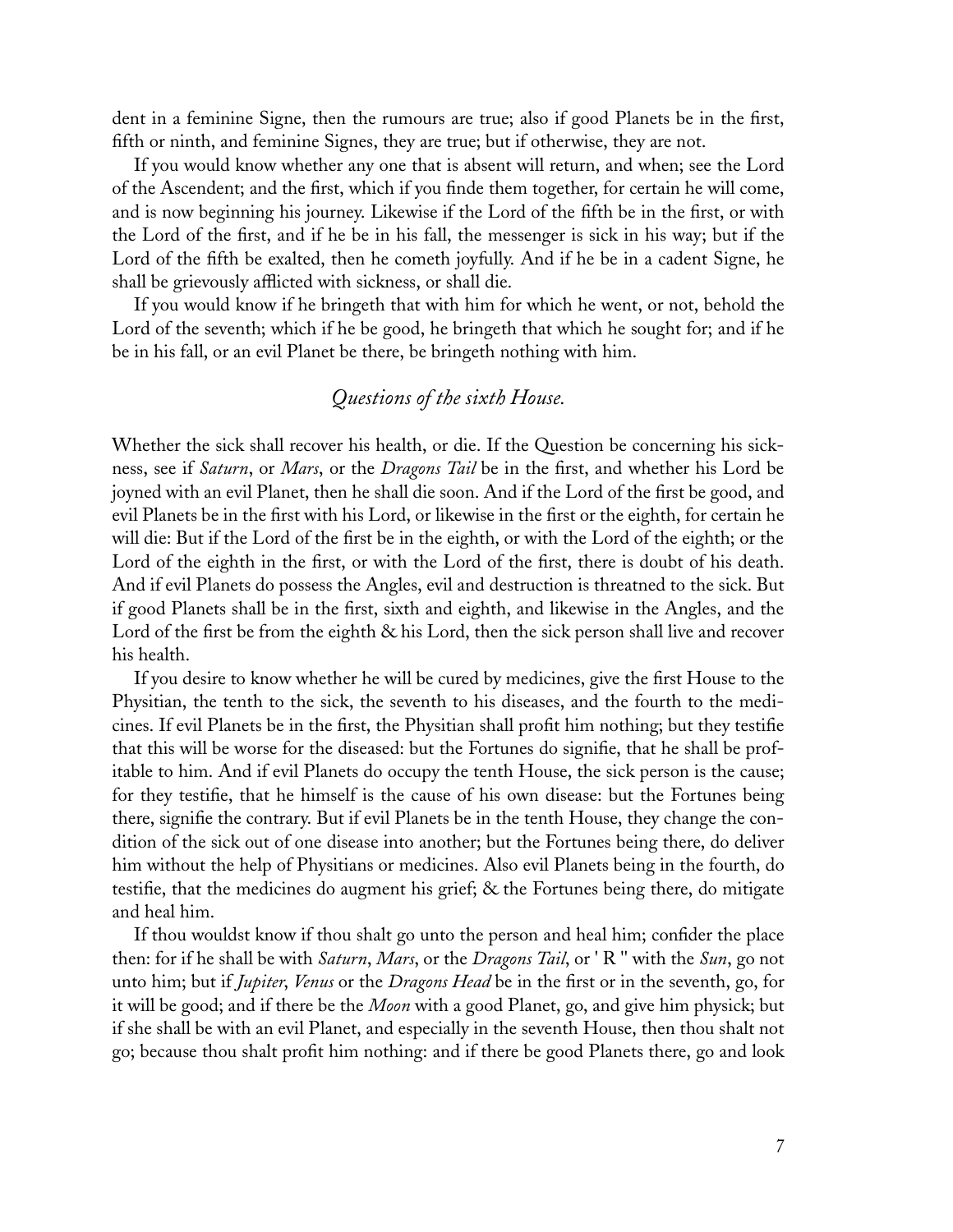diligently to him, where or In what members he suffers; because *Aries* hath the Head, *Taurus* the neck, *Cancer* the breast and lungs, *Leo* the heart and stomack, *Virgo* the belly and intestines, *Libra* the reins and loyns, *Scorpio* the secret members, *Sagittary* the thighs, *Capricorn* the knees, *Aquary* the legs, and *Pisces* the feet.

#### *Questions of the seventh House,*

For theft, look unto the Lord of the seventh: which if he be in the first, the theft shall be restored again; but if the Lord of the first be in the seventh, it shall be a long time sought after, and at length shall be found: but if the *Moon* be in the first, or with his Lord, it shall be found; if the *Moon* be in the fifth, or with the Lord of the first, or \* R \* in the first, it may be found; but if the *Sun* and the *Moon* be in the fifth, and if the Lord of the eighth be with the Lord of the first in the first, it shall be found; but if the Lord of the second be in the eighth, it shall not be found. And if *Saturn*, or *Mars*, or the *Dragons Tail* be in the second, it shall not be found, nor be altogether lost. And if the Lord of the second be in the first, the thing that is lost shall be found; but it shall not be known from whence it came. If the Lord of the first be in the second, it maybe found after much labour. And if the Lord of the second be in his fall, it will never be found; but if he be exalted, is shall be found very well: but the seventh House sheweth the thief.

But if you would know what it is that is stollen, behold the Lord of the second; which if he be *Saturn*, it is lead, iron, a kettle, a trivet, a garment, or some black thing, or leather. If he be *Jupiter*, then it is some white thing, as tin, silver, or mixt with white & yellow veins. The *Sun* signifies gold and precious pearles. *Mars* signifies things belonging to the fire. *Venus* signifies things belonging to women, as gloves, rings, and fair ornaments. The *Moon*, beasts, such as horses, mules &c. perfumes and wars. *Mercury* signifies money, books, writings, pictures, or garments of divers colours.

If you would know how many thieves there were, see the Lord of the sixth; which if he be in the second, or with the Lord of the second, there were many thieves; and if they be in the third, the brethren or kinsmen of the Querent have committed the theft.

If you would know whether the thief do yet remain in the Town: if they be in succedent Houses, he is not gone far off; but if the be in cadent Houses, he is far remote.

If you desire to know towards What Country the thief is fled, see in what Signe the Lord of the seventh is; for if he be in *Aries*, he is in the middle of the East parte. If in *Taurus*, in the South towards the East. If in *Gemini*, in the West towards the South. If in *Cancer*, full North. If in *Leo*, in the East towards the North. If in *Virgo*, in the South towards the West. If in *Libra*, full West. If in *Scorpio*, in the North neer the West. If in *Sagittary*, in the East nigh the North. If in *Capricorn*, full South. If in *Aquary*, in the West towards the North. And if in *Pisces*, In the North towards the West.

If you would know whether the thief hath carried all the things stollen away with him, see the Lord of the seventh and the eighth; and if the Lord of the seventh be in an Angle, he had a desire to carry away the same with him, but could not. If the Lord of the eighth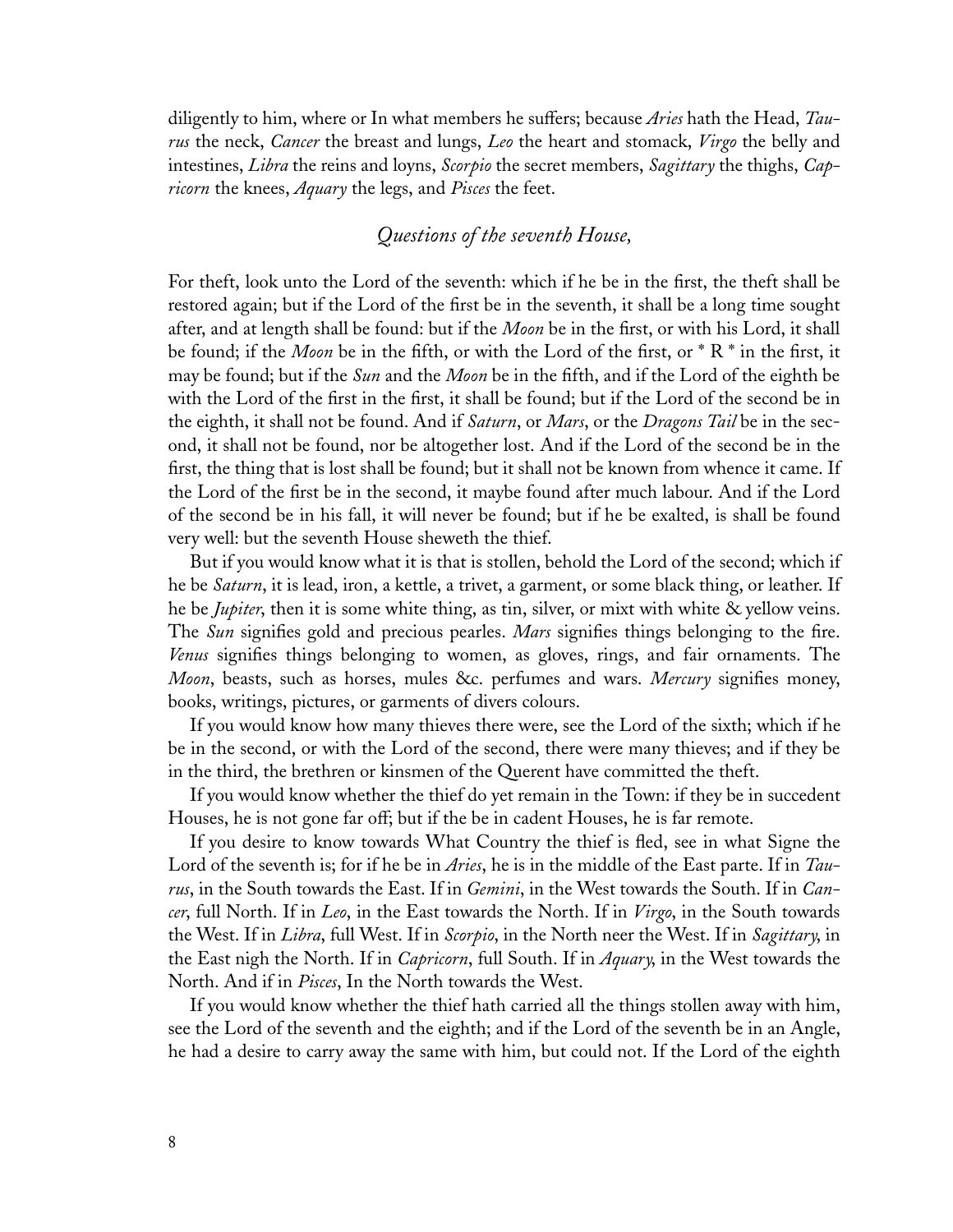be in a mean House, or in a cadent House, and the Lord of the second in a strong House, he hath carryed the theft wholly with him. And if the Lord of the seventh and the eighth be both in cadent Houses, he neither carryed it away, nor hath it. See by the seventh who is his companion, and what is his gain.

If you would know the descent or nobility of a man or woman, look unto the Lord of the seventh; which if you finde him in Angles, and the Lord of the first in Succedents or cadents, the woman is more noble then the man. But if the Lord of the Ascendent be in an Angle, & the Lord of the seventh in a succedent or cadent House, the man is more noble then the woman. And after the same manner thou maist judge of two companions, or of any other persons whatsoever. And if the Lord of the seventh be in the ninth House, he wilt take a wife out of a forreigne Country.

If you desire to know Whether an intended marriage shall take effect, or not, look to the Ascendent and his Lord, and the *Moon*, for the Querent; and the seventh House, and his Lord, for the woman. And if the Lord of the Ascendent or the *Moon* be joyned to the Lord of the seventh, or be in the seventh, the marriage will be effected; or if the Lord of the seventh be in the first, or with the Lord of the first, it will easily be brought to pass; and the woman is more desirous thereof, then the man.

If you would know whether thy wife or friend hath any other lover or not, look if *Mars* be in the seventh, so that he be not in his own House, for then she hath not any other lover. And if *Saturn* be there, she loveth another; but he lieth not with her. And if the *Dragons Tail* be in the seventh, he lieth with her. And if *Jupiter* be there, she hardly containeth herself chaste. If *Venus*, she is merry, and much given to play and laughter, by reason whereof, she may be accounted a whore, and is not so. If *Mercury* be in the seventh, she had a lover, but now hath none. But if the *Moon* be in the seventh, she hath had no lover as yet, but will have one, and will be common. But if the *Sun* or the *Dragons Head* be there, she is chaste. And after the fame manner may you judge in the \* ninth \* concerning friends or lovers.

If you would know which of them shall live longest, see the Lord of the first and of the seventh, which of them shall be in the stronger and better place, or joyned to the strongest Planets; and that person who is most free and remote from the Lord of the eighth and his participation, to whom the Lord of his House answereth, shall live longest.

If you desire to make a society or alliance, and would know whether it shall be brought to pass or not, or what shall happen thereupon, see if there be good Planets to the seventh and the first: and if so, the fellowship will be made, and good will come thereof; and you may judge is to continue so many years, months or dayes, as the Lord of the seventh hath signification of.

If you would know when such society shall be, look what Planet is in the seventh; for if he be good, it shall come to pass that same year: or wedlock, \* R \* if the Question be thereof.

If you would know whether they will well agree, see the first and his Lord, which is the signifier of the Querent; and the seventh House and his Lord, which is the House, of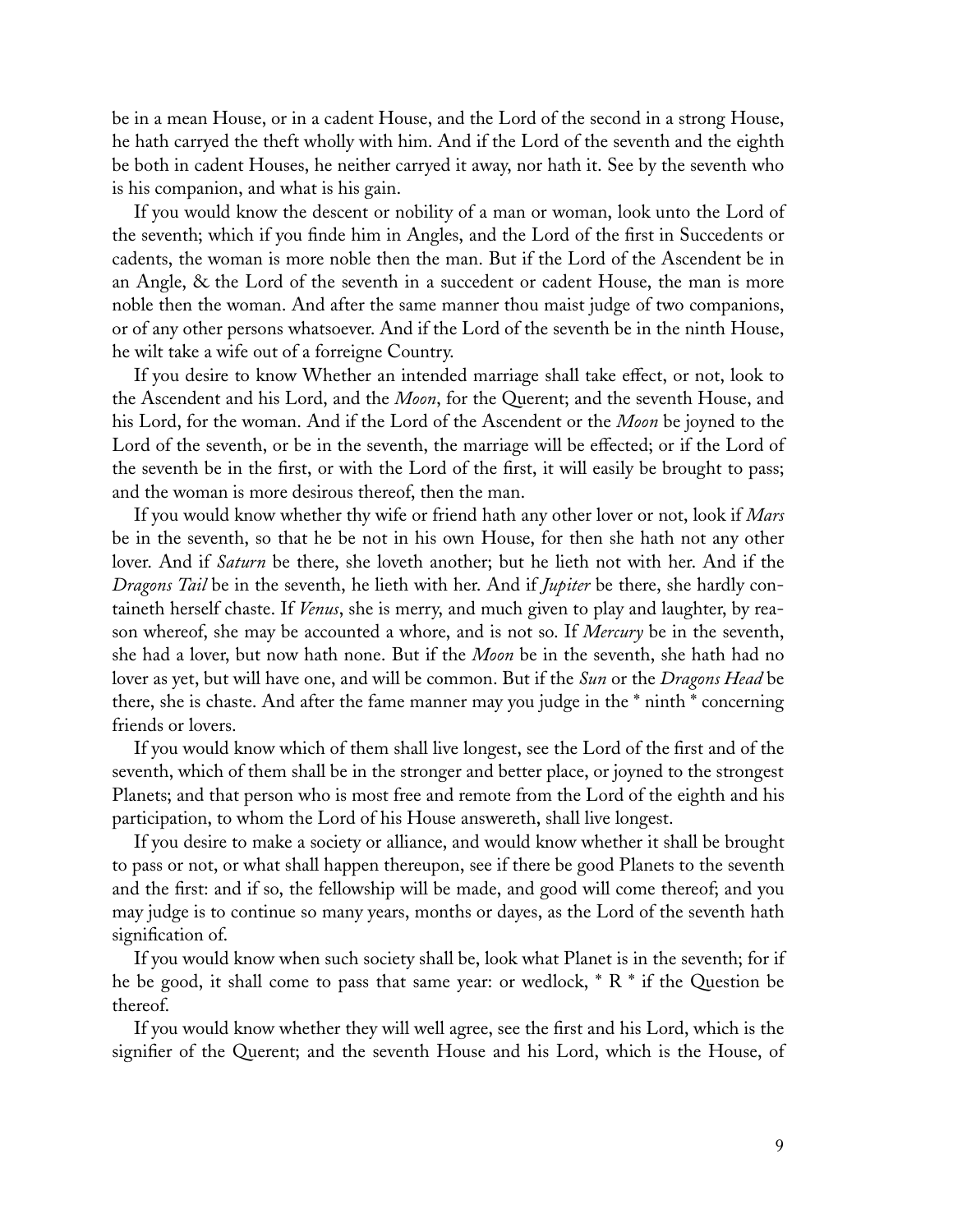companions, wives and concubines; which if they be concordant amongst themselves, there will be peace and union between them, and they shall profit; but if the Planets be in discord, there will be strife between them, and the society will not profit.

If you would know which of them shall gain most, see the first and his Lord, and the seventh and his Lord, and which of them standeth best; or if they be evil, which of them falleth: and he that falleth shall lose, and he that is exalted shall gain. Or otherwise, and which is better, see the second and his Lord, and the eighth and his Lord; and in which House is the better Planet, or his Lord that shall be found in the better place, or joyned with the better Planets he shall be the greater gainer. The second House, and his Lord signifies the dam of the Querent: and the eighth House and his Lord signifies the gain of his fellow, or his part: and if the be both good, they shall both gain; and if both evil, they shall both lose: and if one be good and the other evil, he whose significator is good, shall gain; and he whose is evil, shall lose.

And if you would know if two fellows shall love one another, look if the Lords of the first and the seventh be friends and agreeing, then they will love one to another; but if they be enemies and disagree, then they will not.

If you desire to know who shall overcome in any cause, matter or controversie, behold the Lords of the first and the seventh, which if they be in Angles, neither of them shall overcome; and see which of them is joyned with an evil Planet, because he shall overcome; and if the Planet be evil from them both, the victor shall kill the conquered; if one of them be strong, and the other weak, and the Planet which is in the strong House do not fall, nor hath not an evil Planet with him; and if he which is weak be not in his own House, nor in his exaltation, nor with a good Planet, he whose Planet is in the strong House, shall overcome; likewise he whose significator is in a mean House, shall have great fear and doubt in his heart, because sometimes he shall hope to conquer, and otherwhiles fear to be overcome. And note, that in a Question concerning war and kingdom, it is said that there is more power and efficacie, or fortitude in the exaltation of a Planet, then in his House; but in all other Questions the contrary.

If you would be informed concerning any one being that is gone to any fight, whether he shall return safe, see the Lord of the Ascendent; if he be good, that is, with good Planets, and a good Planet in the first, he will return safe; but if the *Sun* be with the Lord of the first, in any part of the Question, let him not go, because the *Sun* burneth him. And if the Lord of the seventh be with a good Planet, and the Lord of the first with a good Planet likewise, he shall have some impediment in the way; but he will not die. And if an evil Planet be with the Lord of the first, and a good Planet in the first, IF he goeth he shall suffer great damage, but not death; nevertheless he may be grievously wounded. And if *Saturn* be in the first, or with the Lord of the first, let him not go; because some impediment will happen unto him by some man that he will meet. And if there be an evil Planet with the Lord of the first, or *Saturn* be in the first, or with the Lord of the first he will be wounded with wood or with a stone. If *Mars* and the *Dragons Tail* be in the first, or with the Lord of the first; or if there be evil Planets in the first, or with the Lord of the first he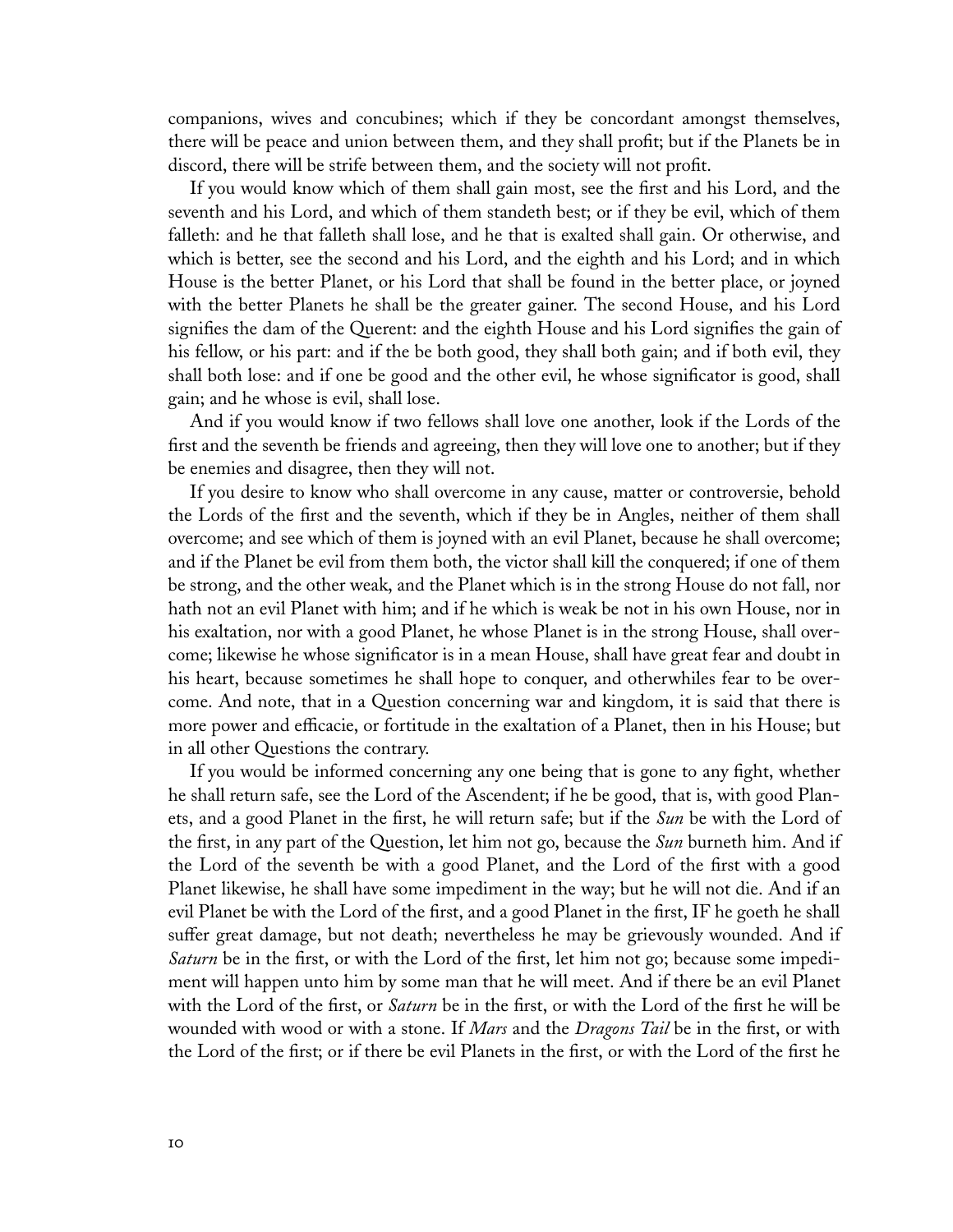will suffer wounds or death. See likewise if there be an evil Planet in the eighth, because then death is to be feared. And if the *Sun* be with the Lord of the seventh, or in the eighth, it signifies that it is ill to go. The like judgement is of the seventh and the tenth.

And if a Question be proposed concerning the event of War, see the seventh and the first, and their Lords: for the first House and his Lord signifies the Querent; and the seventh House and his Lord the adversary. So that if there be good Planets in the first and evil in the seventh; and if the Lord of the first and seventh be evil, the Querent shall overcome: but if there be an evil Planet with the Lord of the first, and an evil Planet in the first, and the Lord of the seventh good, or \* R. \* in the seventh, the Querent shall be overcome, or taken, or slain. And if the Lords of them both be in the first, and there be good Planets from the part of the first House, unto the end of the House which is the middle of the Question, and if evil Planets do possess the other half of the Question, that is to say from the seventh unto the end of the twelfth house, the adversary shall overcome. But if both the Lords shall be in the Ascendent, and if they be good from the part of the first, and evil from the part of the seventh, they shall both suffer great loss; but the Querent shall have the better in the end. But if the Lord of the Ascendent be in the seventh, or in his Question, it signifies fortitude of the adversary: and if the Lord of the seventh be in the first, or in his Question, it signifies fortitude of the actor. And if the Lord of the Ascendent be in the eighth, or with the Lord of the eighth; or the Lord of the eighth in the first, or with the Lord of the first, it signifies the death of the Querent. And if the Lord of the seventh be in the second, or with his Lord; or the Lord of the second in the seventh, or with the Lord of the seventh, it signifies the death of the enemy.

If you would know whether War shall continue long or not, if mean or meanly; if the Lords of the first and the seventh do agree, the parties shall be pacified after the War.

If thou wouldest depart from the place wherein thou art, and remove thy self to some other place; and if thou wouldest know whether it be better for thee to stay or go: or concerning two businesses, if thou desirest to know which of them is most expedient for thee to undertake, consider the Lords of the first and the second, for those places to which thou wouldest go, the place wherein thou art, and the gain which thou gettest there; and the seventh, and the eighth, and their Lords, for the place to which thou wouldest go, and the gain which thou mayst get there: and those places chuse, whose Lords are the better, or joyned to the better Planets. Or otherwise: behold the Lord of the Ascendent and the *Moon*; which if they be separated from evil Planets, and joyned to good and fortunate Planets, it is better for thee to go from the place where thou art, then to stay there, and to do what business soever thou hast in thy minde. And if the Lord of the Ascendent and the *Moon* be separated from the Fortunes, and joyned to evil Planets, then it is not good for thee to remove thy self, nor to do thy business. Or thus: See the *Moon*; and if the Planet from which she is separated be better then that to whom she is joyned, do not remove: and if the Planet which she is joyned to, be better then that from which she is separated, then go.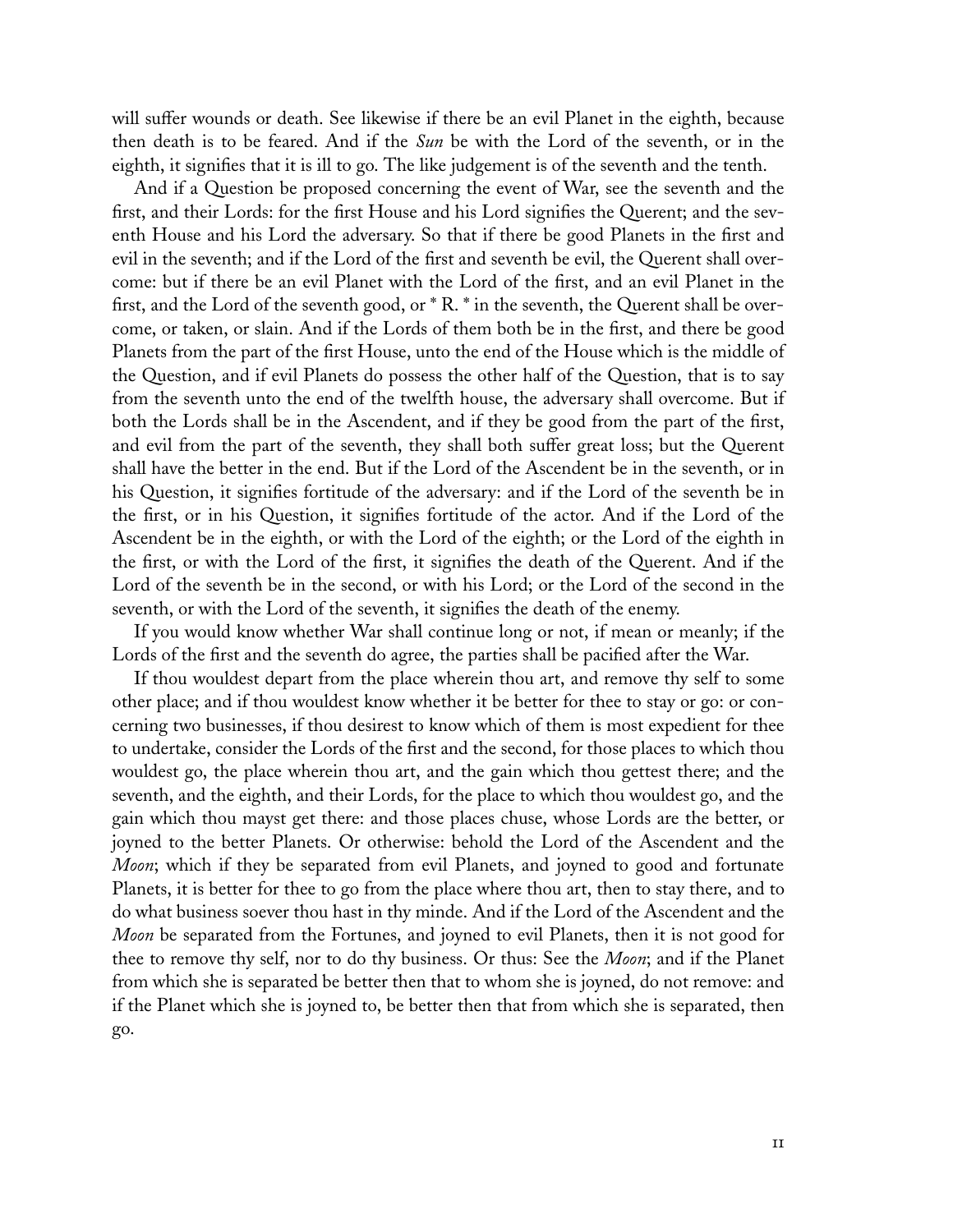#### *Questions of the eighth House.*

Concerning any man or woman, if you would know what kinde of death they shall die, fee if *Leo*, *Scorpio*, or † R. † *Mars*, be in the eighth, the party shall die by a beast. And if *Saturn* be in the eighth, or with the Lord of the eighth in *Scorpio*, *Cancer*, or *Pisces*, he shall die in water. And if an evil Planet be in the eighth, or with the Lord of the eighth; or if *Mars* or the *Dragons Tayl* be there, he shall die by fire, iron, or of a fever. And if there be a good Planet in the eighth, or with the Lord of the eighth, he shall die a good death.

# *Questions of the ninth House.*

Concerning long journeys, see if the Lord of the eighth have good Planets with him: and if *Saturn* be in the ninth, and exalted in the tenth, so that he be not in his own House, do not go: for thou wilt meet with many obstacles, and War. And if an evil Planet be in the ninth, or with the Lord of the ninth, and the Lord of the ninth in his fall, he shall suffer great damage in the way: for if he goeth by water, lie shall suffer shipwrack; and if by Land, he shall have misfortunes, be taken, or die. If *Saturn* be in the ninth, or with his Lord, go securely. And if a good Planet be in the ninth, or with the Lord of the ninth, the way is good and secure. And if *Mars* be in the ninth, thou mayest not go: for thou wilt meet with mortal enemies in the way. And if the Lord of the ninth be with an evil Planet, or the *Sun*, it signifies ill: but he shall not be taken. And if the Lord of the ninth have a good Planet neer him, he shall escape: but if evil, he shall be taken. If *Venus* be in the ninth, or with the Lord of the ninth, the way will be good, because he shall have comfort from women. And if *Mercury* be in the ninth, and the Lord of the ninth with good Planets, the way will be very good: and if he be with evil Planets, it will be evil. And the same is said of the *Moon*, as of *Mercury*. If the *Dragons Tayl* be in the ninth, he will meet with theeves, or some evil people. And if the *Dragons Head* be in the ninth, the way will be good, because he shall be accompanied with Noble-men. And in this maner may you judge in the third House concerning short journeys.

If you would know when the journey shall be accomplished see the Lord of the ninth, and according to his fortitude or debility judge, because according to the place wherein he is, is signified yeers, months, or days: and so you shall judge concerning his stay, about what time he will come by turning the yeers of the Lord of the ninth into days; because so many days he shall tarry, as the Planet signifies in the place where he is. Or otherwise: weak Angles signifie a speedy journey, mean Angles a mean journey; and the Lord of the ninth likewise, according to the place wherein he is found.

And this I say concerning his return.

If you would know whether he shall return from his journey with an imperfect voyage or not, see if the *Moon* be joyned with the Lord of the first, the third, or the ninth, and the Planet thereof be in his Fall; because if it be so, he shall return with an imperfect voyage.